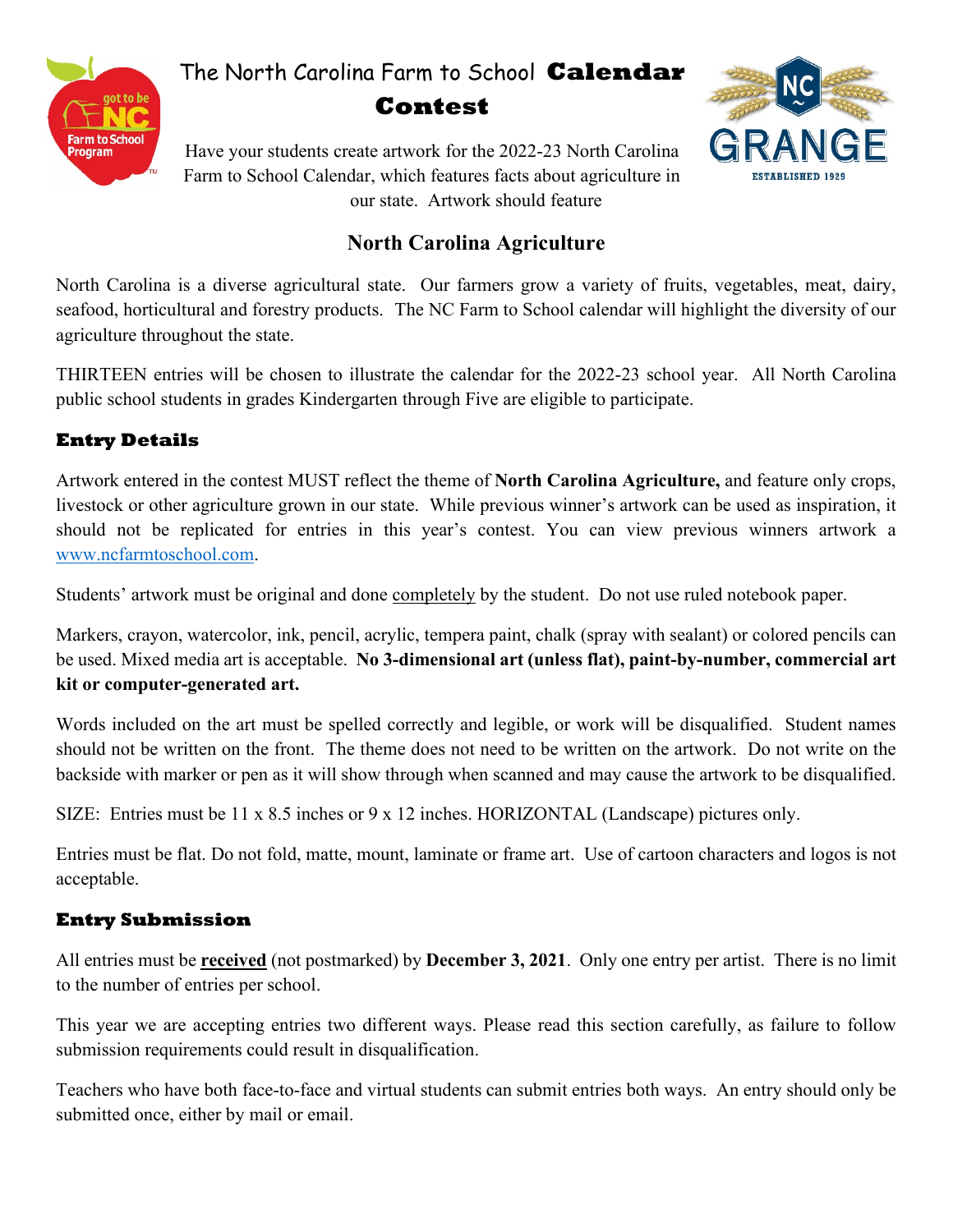1. Original artwork can be mailed in by either the teacher or parent. If mailing in entries, an official entry form or copy MUST be completed and securely taped to the back of each entry. Please do not staple or glue forms to artwork. Make sure each entry is filled out completely and that writing is legible. Artwork will not be or returned.

> Mail artwork to: NCDA&CS - Horticulture Marketing Division 1020 Mail Service Center Raleigh, NC 27699-1020 Attention: Farm to School

2. Digital images of artwork can be emailed in by either the teacher or parent. The image must be high resolution. Photoshopping of images is not allowed. If emailing entries, the information from the official entry form MUST be included in the email message. Please put the teacher contact information (name, school, county and email) at the top of the email and then list student name, grade and attachment number.

Multiple entries can be sent in the same email. Please separate entries by grade and send only entries from the same grade in the same email. Email entries to [ncfarmtoschool@ncagr.gov](mailto:ncfarmtoschool@ncagr.gov)

If artwork is chosen to advance to the second round of judging, teachers will be notified, and the original artwork must be mailed in. Failure to mail in original artwork will result in disqualification.

## **Judging**

There will be two rounds of judging. All digital images and hard copy images will be judged in this round with the number of entries narrowed down. During this round, entries are judged by grade, so if emailing entries please separate them by grade.

If a digital image advances to the next round of judging, the teacher will be notified, and the original will be required to be mailed it. If the original is not received by the deadline for finals judging, the image will be disqualified. Only hard copies of artwork will be judged in the finals round.

Teachers will be notified of the results in March 2022.

#### **Awards**

A certificate of participation will be emailed to teachers for them to complete and distribute to all students who enter. Thirteen students will receive a \$50 gift card and their artwork will be featured in the 2022-23 NC Farm to School Calendar. Finalists will be featured in the calendar's centerfold. Winners, finalists and honorable mentions will appear on [www.ncfarmtoschool.com.](http://www.ncfarmtoschool.com/) Winners will be recognized at an awards reception in May 2022.

### **The Calendar**

All teachers who have student entries will receive a copy of the 2022-23 calendar. School Nutrition Directors will be given the opportunity to pre-order calendars for their school district before the school year. Every effort will be made to meet requests, but quantities are limited. Additional calendars will be available through NCDA&CS on a first-come, first serve basis. Sponsored by NC Grange, calendars will be available free of charge.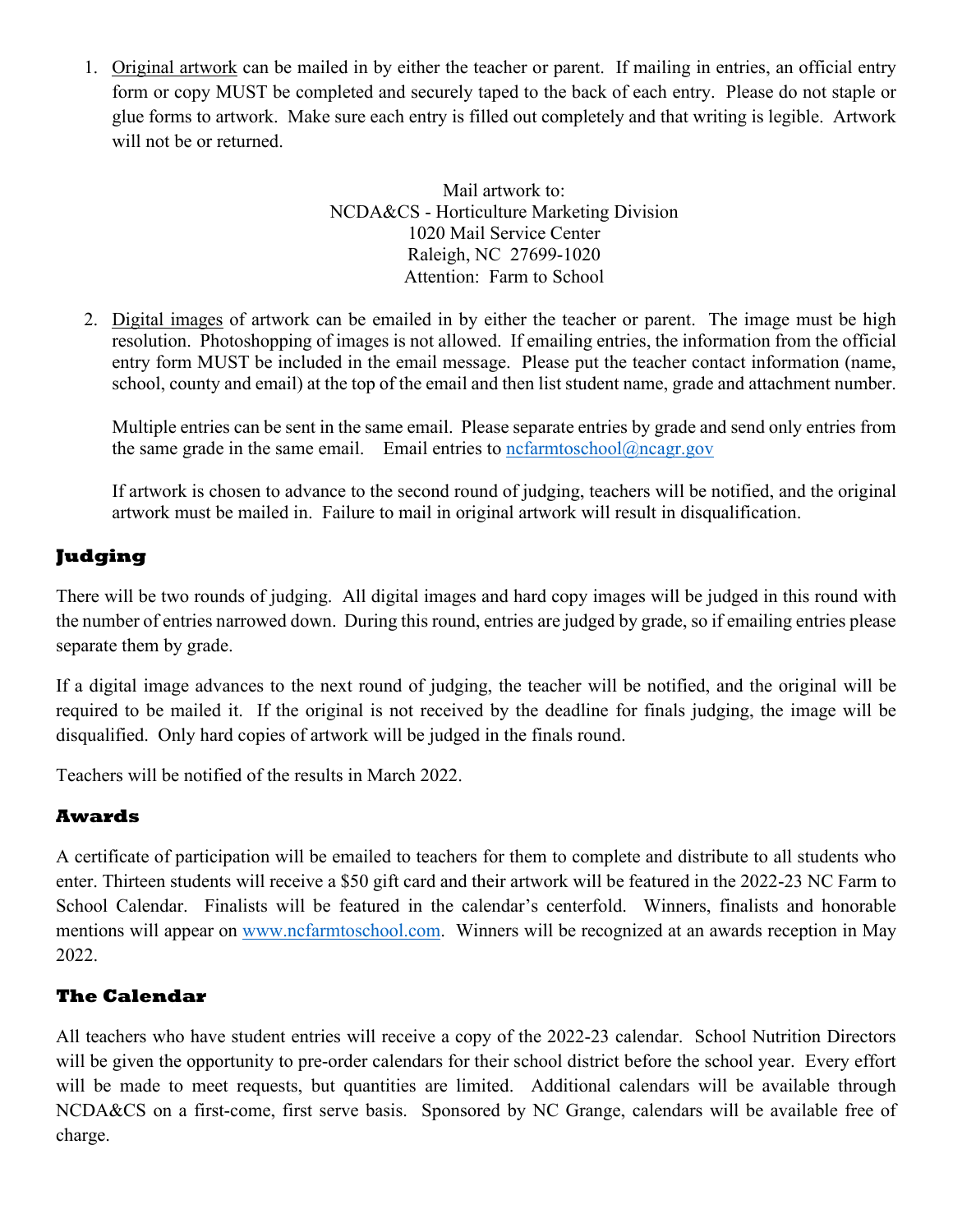#### **Questions?**

If you have questions, please email [heather.barnes@ncagr.gov.](mailto:heather.barnes@ncagr.gov)

*All entries will become the property of the North Carolina Department of Agriculture and Consumer Services and will not be returned. NCDA&CS reserves the right to publish entries in future publications without additional compensation, in any manner and at its sole discretion in all advertising materials. A parent/guardian of winning artists will be asked to sign a consent form for art to be used. If a consent form is not signed in a timely manner, another entry will be chosen in its place and any award will be forfeited.*

#### **COPY THIS ENTRY FORM**

#### **ENTRY FORM (Please Type or Print CLEARLY)**

|  |  | One entry per student. This form must accompany each piece of artwork. Please TAPE - not Glue or Staple - Form to Back of Art |
|--|--|-------------------------------------------------------------------------------------------------------------------------------|
|--|--|-------------------------------------------------------------------------------------------------------------------------------|

| Student's Name:      |                                                                | Grade:  |  |
|----------------------|----------------------------------------------------------------|---------|--|
| Teacher's Full Name: |                                                                | County: |  |
|                      | School Name:                                                   |         |  |
|                      |                                                                | City:   |  |
| Zip:                 |                                                                |         |  |
| School Phone:        |                                                                |         |  |
|                      | By submitting your entry, you agree to the contest conditions. |         |  |
|                      |                                                                |         |  |

#### **ENTRY FORM (Please Type or Print CLEARLY)**

#### **One entry per student. This form must accompany each piece of artwork. Please TAPE – not Glue or Staple – Form to Back of Art**

| Student's Name:                                       |
|-------------------------------------------------------|
| County: $\qquad \qquad$                               |
|                                                       |
| City:                                                 |
| Teacher Email: <u>Department of the Communication</u> |
|                                                       |
|                                                       |
|                                                       |
|                                                       |